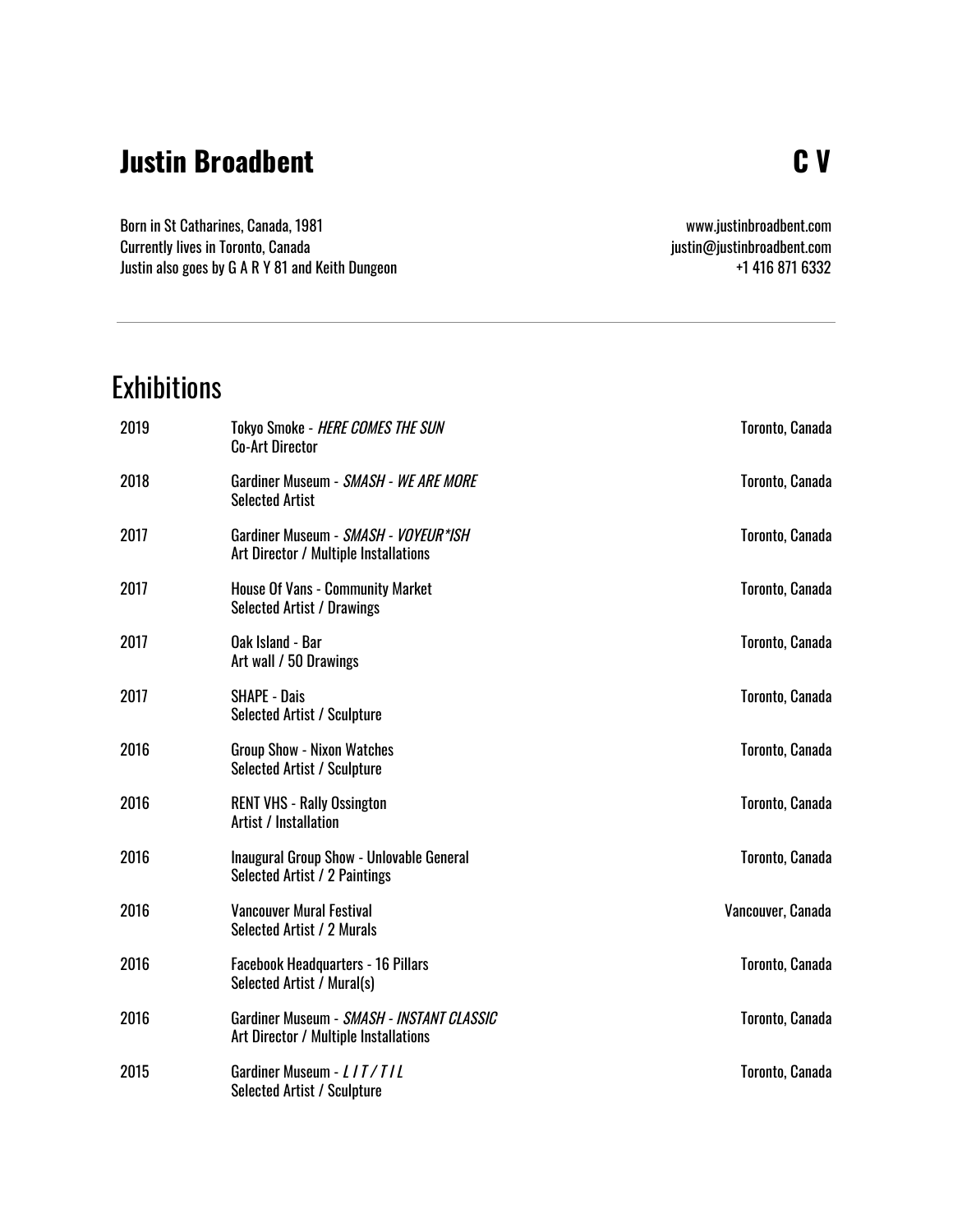| 2015 | Crystal Head Vodka - Painted Skull<br>Selected Artist / Sculpture                     | Toronto, Canada |
|------|---------------------------------------------------------------------------------------|-----------------|
| 2015 | King East Design District - EMO PIZZA<br><b>Selected Artist / Installation</b>        | Toronto, Canada |
| 2015 | Union Juice - Flagship Store Mural<br><b>Selected Artist / Mural</b>                  | Toronto, Canada |
| 2014 | Art Gallery of Ontario - Massive 10<br>Art Director / Multiple Installations          | Toronto, Canada |
| 2014 | Microsoft - Store Launch<br>Live Painting (Donated to the Ontario Science Centre)     | Toronto, Canada |
| 2014 | Honda Canada - Honda Fit<br>Selected Artist / Painting (permanent collection)         | Toronto, Canada |
| 2014 | King East Design District - 3D Parti<br><b>Selected Artist / Installation</b>         | Toronto, Canada |
| 2014 | Vitamin Water - Brilliant Works<br>Selected Artist / Installation / Video             | Toronto, Canada |
| 2014 | Gladstone Hotel - Love Design 11<br>Art Director (Ballroom)                           | Toronto, Canada |
| 2014 | <b>Toronto Design Festival - #Disruptivelnnovation</b><br>Selected Artist / Sculpture | Toronto, Canada |
| 2013 | Microsoft - Ditch The Desk<br>Solo performance / Installation                         | Toronto, Canada |
| 2013 | Art Gallery of Ontario - Massive Party GOLD<br>Art Director / Multiple Installations  | Toronto, Canada |
| 2013 | <b>Creative Type - Annual typography show</b><br>Selected Artist / Typography         | Toronto, Canada |
| 2013 | Hunt Club - Songs That Saved Me typography show<br><b>Selected Artist / Sculpture</b> | Toronto, Canada |
| 2012 | Hunt Club - <i>The Hunt</i> group show<br><b>Selected Artist</b>                      | Toronto, Canada |
| 2012 | Holt Renfrew - <i>Hot @175</i> (175th anniversary)<br>Selected artist                 | Toronto, Canada |
| 2012 | Art Gallery of Ontario - Massive Party<br>Selected artist / Installation              | Toronto, Canada |
| 2012 | <b>Creative Type - Annual typography show</b><br>Selected artist / Design             | Toronto, Canada |
| 2011 | Legal Art - New collectors show                                                       | Miami, USA      |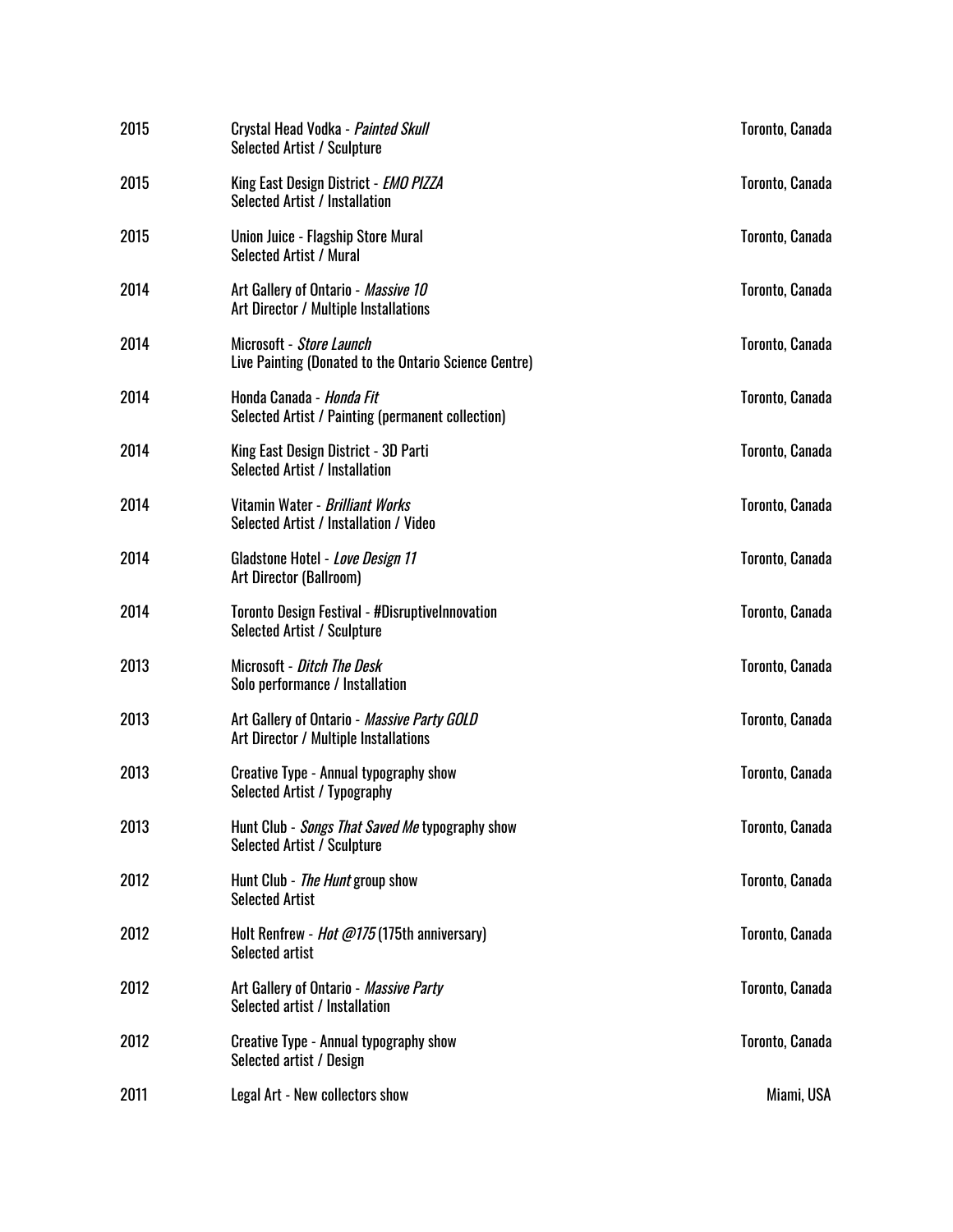|      | Selected artist / Drawing                                                                                             |                 |
|------|-----------------------------------------------------------------------------------------------------------------------|-----------------|
| 2011 | Canadian Film Centre - Worldwide Short Film Festival Square<br><i>Party</i> (Dundas square)<br>Live video performance | Toronto, Canada |
| 2011 | Courvoissier - Courvoissier Collective group show<br>Photography                                                      | Toronto, Canada |
| 2011 | 7 Denim - 7 For All Mankind Flagship store opening<br><b>Installation</b>                                             | Toronto, Canada |
| 2011 | Greenhouse Gallery Fundraiser for the Everything Roof<br><b>Drawings</b>                                              | Toronto, Canada |
| 2010 | Creative Type - Annual typography group show<br>Selected artist                                                       | Toronto, Canada |
| 2009 | Absolut Vodka - In An Absolut World<br>Solo show                                                                      | Toronto, Canada |
| 2009 | Art Gallery of Ontario - Massive Party<br>Video performance                                                           | Toronto, Canada |
| 2006 | <b>Duotone Arts Festival</b><br><b>Performance</b>                                                                    | Kelowna, Canada |
| 2004 | Ryerson Gallery - Thirst Carried In Fragile Vessels<br>Solo show (Ryerson Gallery)                                    | Toronto, Canada |
| 2004 | <i>Transfer</i> group show                                                                                            | London, Canada  |
| 2004 | <i>Max Ex</i> group show - installation (Ryerson University)                                                          | Toronto, Canada |
|      |                                                                                                                       |                 |

# Design

| 2017 | The Wooden Sky - Swimming In Strange Waters<br><b>Album Design</b>         | Toronto, Canada |
|------|----------------------------------------------------------------------------|-----------------|
| 2017 | Tea Pigs - Mother's Day<br>Instagram Love Letters                          | Canada          |
| 2016 | <b>Your Boy Tony Braxton - Adult Contempt</b><br>Album Design / Branding   | Toronto, Canada |
| 2016 | The Juno Awards - <i>With Glowing Hearts</i><br><b>Custom Merch Design</b> | Canada          |
| 2016 | <b>HAWKLY Jewelry</b><br><b>Branding / Design</b>                          | Toronto, Canada |
| 2015 | <b>FEED Charity</b>                                                        | Toronto, Canada |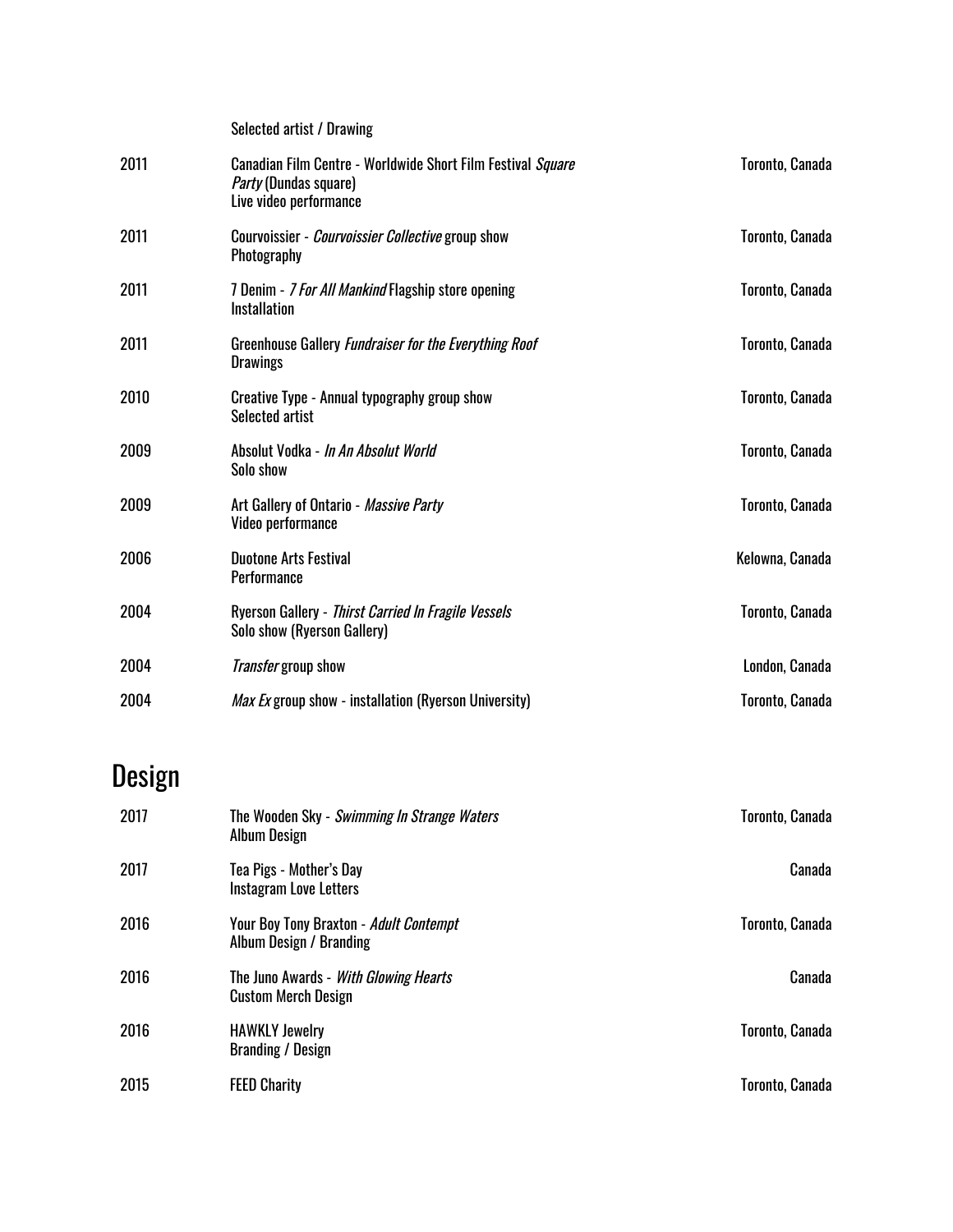|      | <b>Custom Bag Design</b>                                                        |                 |
|------|---------------------------------------------------------------------------------|-----------------|
| 2015 | Mieke - MIEKE<br><b>Album Design</b>                                            | Toronto, Canada |
| 2014 | <b>TEDx Toronto - Relentless Pursuits</b><br><b>Illustration + Design</b>       | Toronto, Canada |
| 2014 | Kiehl's + Flare - Label Design<br><b>Selected Artist</b>                        | Canada          |
| 2014 | Art Gallery of Ontario - Massive 10<br><b>Branding / Design</b>                 | Toronto, Canada |
| 2014 | 18 Waits - 18 waits.com<br>Hat design                                           | Toronto, Canada |
| 2013 | Shad - <i>Flying Colours</i><br><b>Album Design</b>                             | Toronto, Canada |
| 2012 | Metric - <i>Synthetica</i><br>Album design (Juno award)                         | Toronto, Canada |
| 2012 | The Wooden Sky - Every Child A Daughter.<br><b>Album Design</b>                 | Toronto, Canada |
| 2011 | Kids & Explosions - Shit Computer<br>Album design and web design                | Toronto, Canada |
| 2011 | Monte Clark Gallery - <i>Capture</i> 10th Anniversary<br>Poster design          | Toronto, Canada |
| 2011 | Daniel Ehrenworth - Curse. Sleep.<br><b>Book layout and design</b>              | Toronto, Canada |
| 2011 | <b>Classified - Handshakes And Middle Fingers</b><br>Album design               | Toronto, Canada |
| 2011 | Metric - <i>Fantasies Flashbacks</i><br>Album design                            | Toronto, Canada |
| 2010 | Shad - TSOL<br>Album design                                                     | Toronto, Canada |
| 2010 | Thrush Holmes - Thrush Holmes Empire<br>Branding and web design                 | Toronto, Canada |
| 2009 | <b>Black Box Recordings - We Are Black Box</b><br><b>Branding</b>               | Toronto, Canada |
| 2008 | <i>I Met The Walrus</i> (Oscar nominated short film)<br>Branding and web design | Toronto, Canada |
| 2004 | <b>Function Magazine annual issue</b><br><b>Head Art Director and Designer</b>  | Toronto, Canada |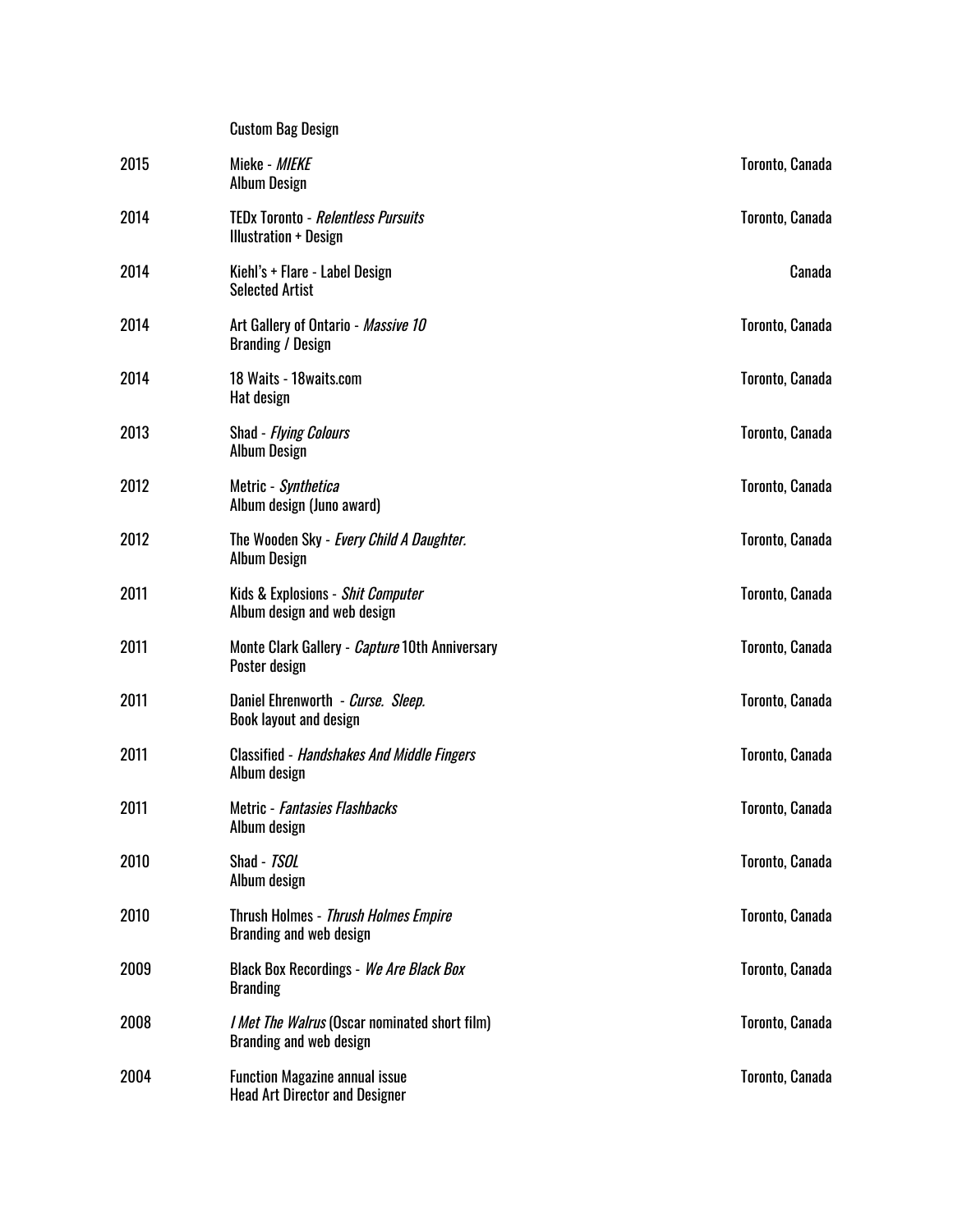| 2003 - 2007 | <b>Kodak Lecture Series</b> | Toronto, Canada |
|-------------|-----------------------------|-----------------|
|             | Logo and print design       |                 |

# Film

| 2017 | <b>Emily Haines - Fatal Gift</b><br>Director                          | Toronto, Canada      |
|------|-----------------------------------------------------------------------|----------------------|
| 2017 | <b>Emily Haines - Planets</b><br><b>Director</b>                      | Toronto, Canada      |
| 2017 | CBC - Brand Canada (Meanwhile In Canada)<br><b>Director</b>           | Toronto, Canada      |
| 2016 | Serena Ryder - Got Your Number<br><b>Director</b>                     | Toronto, Canada      |
| 2016 | TIFF x Instagram - Gabriel<br><b>Director</b>                         | Toronto, Canada      |
| 2014 | Serena Ryder - <i>Heavy Love</i><br><b>Director</b>                   | Toronto, Canada      |
| 2014 | Shad - Progress<br>Director / Editor / Animator                       | Toronto, Canada      |
| 2013 | Metric - Synthetica<br><b>Director</b>                                | Toronto, Canada      |
| 2013 | Shad ft. Lights - Remember To Remember<br><b>Director</b>             | Toronto, Canada      |
| 2013 | Serena Ryder - Fall<br><b>Director</b>                                | Toronto, Canada      |
| 2012 | Metric - Youth Without Youth music video<br><b>Director</b>           | <b>New York. USA</b> |
| 2012 | The Wooden Sky - I'm Your Man music video<br><b>Director</b>          | Toronto, Canada      |
| 2012 | <b>Adult Swim - online spots</b><br><b>Art Director</b>               | Toronto, Canada      |
| 2012 | Yukon Blonde - Stairway music video<br><b>Director of Photography</b> | Toronto, Canada      |
| 2011 | Polaris Music Prize - commissioned video<br><b>Art Director</b>       | Toronto, Canada      |
| 2010 | Metric - Sick Muse music video<br><b>Director</b>                     | Toronto, Canada      |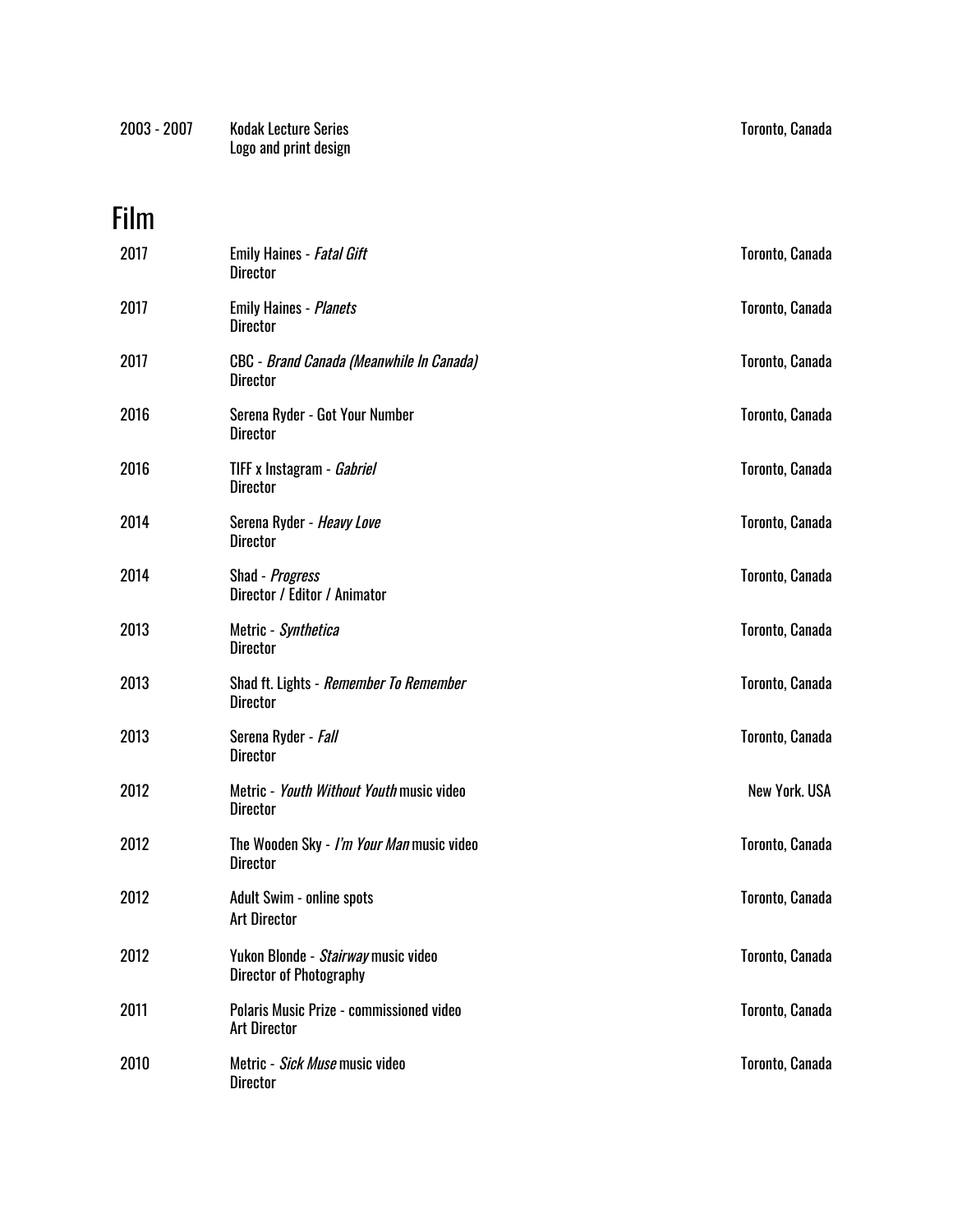| 2010 | Doritos - <i>Late Nite</i> Online spot<br><b>Co-Director</b>                       | Toronto, Canada |
|------|------------------------------------------------------------------------------------|-----------------|
| 2010 | Shad - <i>Rose Garden</i> music video<br>Director - MMVA nominated                 | Toronto, Canada |
| 2008 | Shad - The Old Prince Still Lives At Home music video<br>Director - MMVA nominated | Toronto, Canada |

# Photography

| 2017 | <b>Emily Haines</b><br>Choir Of The Mind - Album Cover + Press Shots                        | Toronto, Canada |
|------|---------------------------------------------------------------------------------------------|-----------------|
| 2017 | <b>Craig Stickland</b><br><b>Band Press Shots</b>                                           | Toronto, Canada |
| 2017 | <b>Andy Dixon</b><br><b>Artist Portraits</b>                                                | Toronto, Canada |
| 2012 | <b>AUX</b> - Metric<br>Magazine cover                                                       | Toronto, Canada |
| 2012 | Exclaim - Metric<br>Magazine cover                                                          | Toronto, Canada |
| 2011 | <b>The Wooden Sky</b><br><b>Band portraits</b>                                              | Toronto, Canada |
| 2011 | <b>Bridge+Bardot</b><br>Spring / Summer lookbook photography                                | Toronto, Canada |
| 2011 | <b>Flare Magazine</b><br>Sarah Polley portrait<br>Dan Levy portrait<br>Hannah Sung portrait | Toronto, Canada |
| 2011 | Ka'kia<br>Fall lookbook photography                                                         | Toronto, Canada |
| 2010 | <b>TM Sisters</b><br><b>Commissioned portraits</b>                                          | Miami, USA      |
| 2010 | <b>Thrush Holmes</b><br><b>Commissioned portraits</b>                                       | Toronto, Canada |

## Professional Activities

| 2018<br><b>TIFF</b> - <i>Breaking Open The Short Form</i> | <b>Toronto, Canada</b> |
|-----------------------------------------------------------|------------------------|
|-----------------------------------------------------------|------------------------|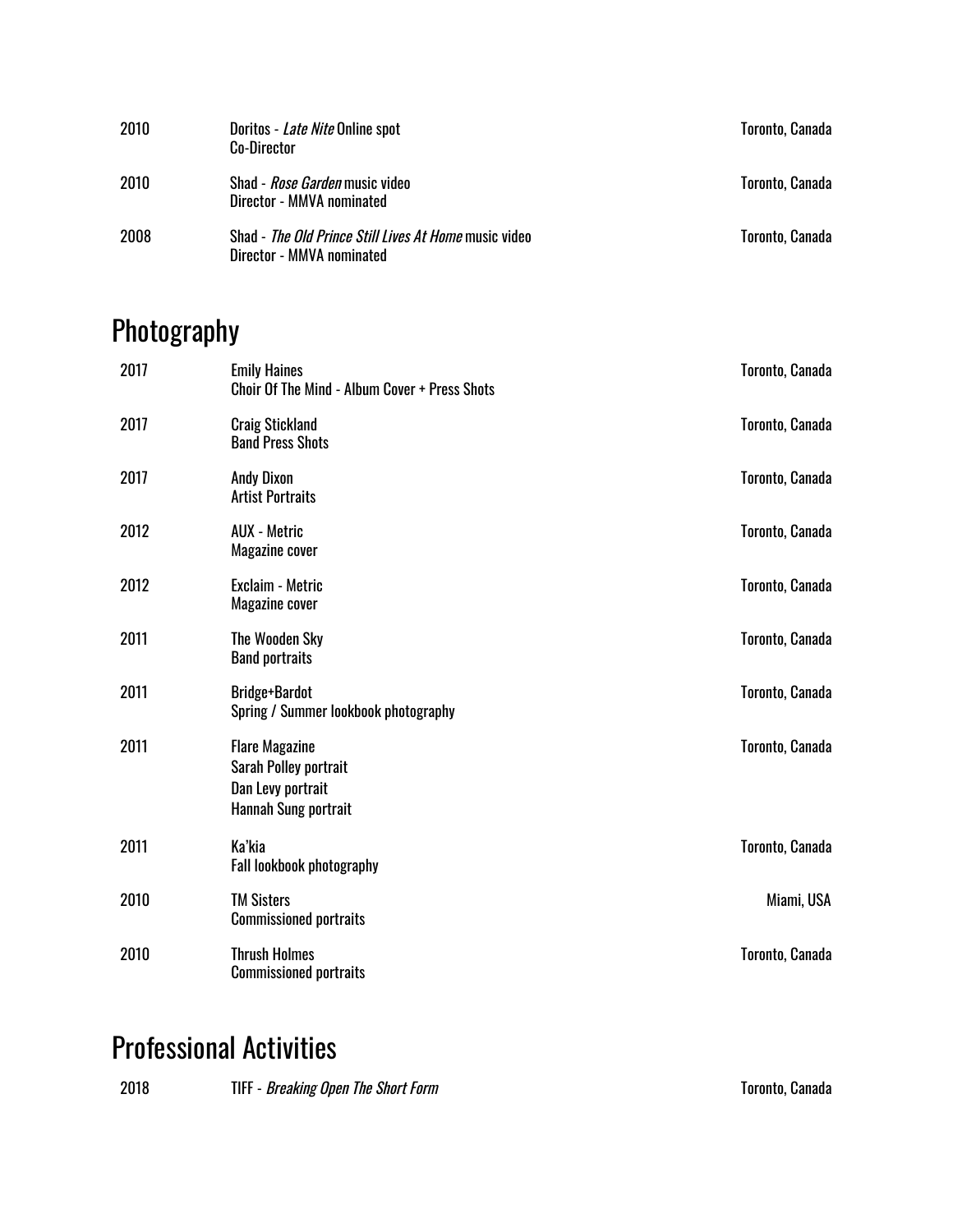|      | <b>Guest Speaker</b>                                                          |                 |
|------|-------------------------------------------------------------------------------|-----------------|
| 2018 | <b>Toronto Outdoor Art Show</b><br><b>Guest Speaker</b>                       | Toronto, Canada |
| 2017 | Gardiner Museum - SMASH Voyeur*ish<br><b>Artistic Director</b>                | Toronto, Canada |
| 2016 | Gardiner Museum - SMASH Instant Classic<br><b>Artistic Director</b>           | Toronto, Canada |
| 2015 | Gladstone Hotel - Design Pirates<br><b>Guest Speaker</b>                      | Toronto, Canada |
| 2014 | Bata Shoe Museum - Design Talks<br>Guest speaker.                             | Toronto, Canada |
| 2014 | Artistic Director for AGO Massive 10<br>Art Gallery of Ontario                | Toronto, Canada |
| 2014 | <b>ReelWorld Film Festival</b><br><b>Guest Speaker</b>                        | Toronto, Canada |
| 2014 | <b>Ryerson University - META2014</b><br><b>Guest Speaker</b>                  | Toronto, Canada |
| 2013 | Artistic Director for AGO Massive Party GOLD<br><b>Art Gallery of Ontario</b> | Toronto, Canada |
| 2011 | <b>Artist in Residence</b><br>Legal Art Miami                                 | Miami, USA      |
| 2010 | Flash Forward Photography in Motion<br>Panelist and speaker                   | Toronto, Canada |
| 2009 | <b>Ryerson University</b><br><b>Guest Speaker</b>                             | Toronto, Canada |

## **Publications**

| 2017 | <b>Function Magazine</b><br><b>Interview</b>             | Toronto, Canada |
|------|----------------------------------------------------------|-----------------|
| 2014 | <b>FLARE Magazine</b><br><b>Featured Artist</b>          | Canada          |
| 2013 | <b>CBC - The National</b><br><b>Television Interview</b> | Toronto, Canada |
| 2013 | <b>The Grid</b><br>AGO Massive Party GOLD - Interview    | Toronto, Canada |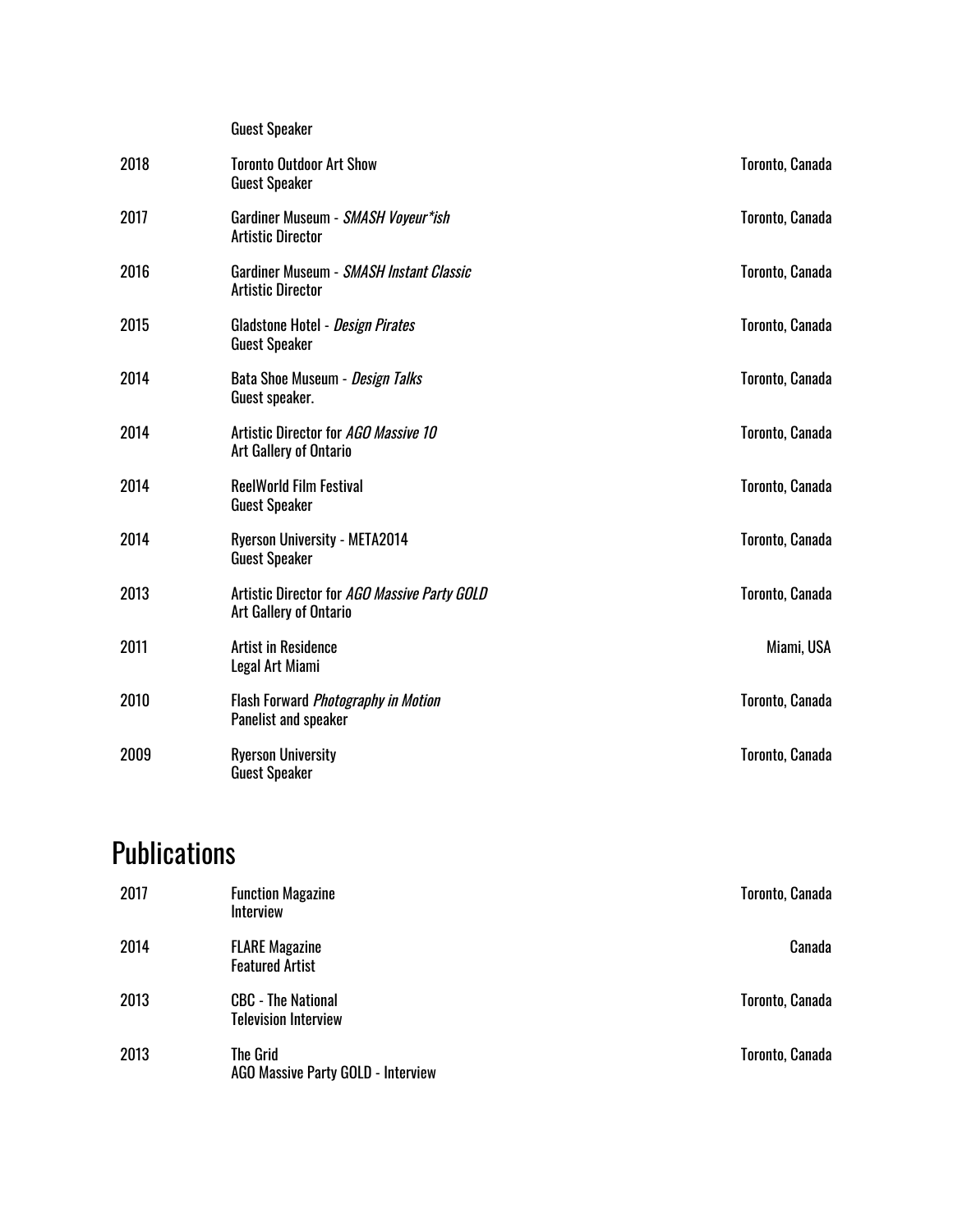| 2012 | <b>Flare Magazine</b><br>Dan Levy, Sarah Polley, Hannah Sung Photo Portraits | Toronto, Canada      |
|------|------------------------------------------------------------------------------|----------------------|
| 2010 | Logology The Wonderland of Logo Design                                       | Hong Kong, China     |
| 2010 | <b>DPI Magazine</b><br><b>Featured Artist with interview</b>                 | Taiwan, China        |
| 2010 | <b>OTM Magazine</b><br><b>Featured Artist with interview</b>                 | Toronto, Canada      |
| 2009 | <b>CMJ New Music Report</b><br><b>Cover photo Metric</b>                     | <b>New York, USA</b> |
| 2008 | Mao Mao Publications - 1000 Supreme CD Designs                               | Barcelona, Spain     |

#### Awards

| 2014 | <b>ReelWorld Film Festival</b><br>2014 Music Video Audience Choice Award                                | Canada          |
|------|---------------------------------------------------------------------------------------------------------|-----------------|
| 2014 | Sirius - Indie 88 Awards nomination<br><b>Shad - Remember To Remember</b>                               | Canada          |
| 2013 | Juno Award - Recording Package Of The Year<br>Metric - Synthetica                                       | Canada          |
| 2013 | <b>FITC Award - Best of Show - Art Director</b><br><b>IFC Portlandia website</b>                        | Canada          |
| 2013 | FITC Award - Visual Design - Lead Designer<br><b>IFC Portlandia website</b>                             | Canada          |
| 2013 | <b>Canadian Screen Award (National) - Art Director</b><br>My Babysitter's a Vampire                     | Canada          |
| 2011 | Much Music - 100 Best Videos of the Decade<br>Shad - The Old Prince Still Lives At Home music video     | Toronto, Canada |
| 2011 | <b>Much Music Video Awards nomination</b><br>Shad - <i>Rose Garden</i> video                            | Toronto, Canada |
| 2008 | CBC Bucky Award - Best music video of the year<br>Shad - The Old Prince Still Lives At Home music video | Toronto, Canada |
| 2008 | <b>Much Music Video Awards nomination</b><br>Shad - The Old Prince Still Lives At Home music video      | Toronto, Canada |
| 2006 | Design Taxi<br>Site of the day - thebathwater.com                                                       | Toronto, Canada |
| 2003 | <b>Charles Street Video award</b>                                                                       | Toronto, Canada |